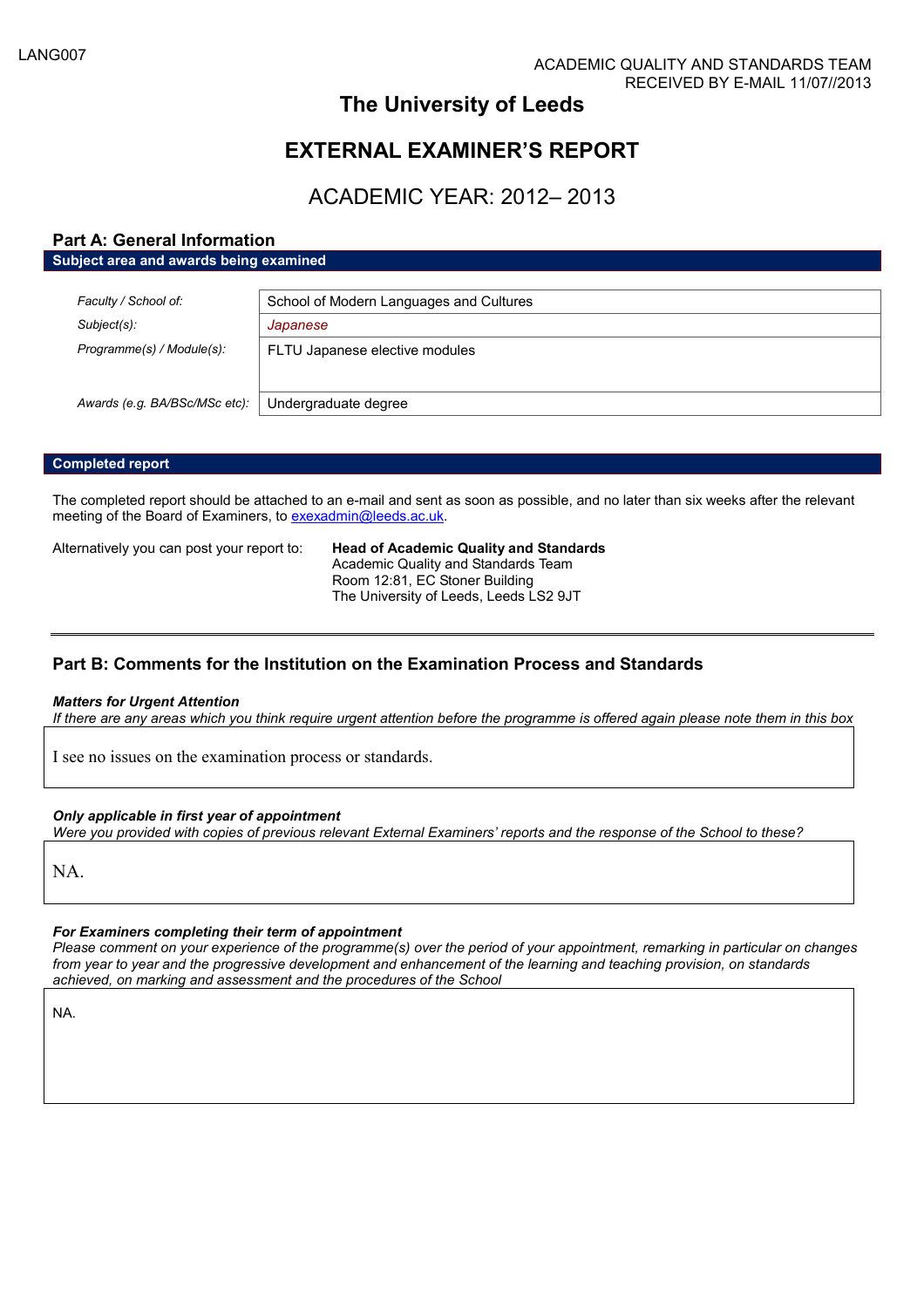#### **Standards**

- **1. Please indicate the extent to which the programme Aims and Intended Learning Outcomes (ILOs) were commensurate with the level of the award**
	- *The appropriateness of the Intended Learning Outcomes for the programme(s)/modules and of the structure and content of the programme(s);*

 *The extent to which standards are appropriate for the award or award element under consideration.* All elements are appropriate.

- **2. Did the Aims and ILOs meet the expectations of the national subject benchmark (where relevant)?**
	- *The comparability of the programme(s) with similar programme(s) at other institutions and against national benchmarks and the Framework for Higher Education Qualifications.*

They are a high standard compared with similar programmes at other universities.

- **3. Please comment on the assessment methods and the appropriateness of these to the ILOs**
	- *The design and structure of the assessment methods, and the arrangements for the marking of modules and the classification of awards;*

 *The quality of teaching, learning and assessment methods that may be indicated by student performance.* All elements are appropriate. It is good that there is a  $2^{nd}$  marker now.

**4. Were students given adequate opportunity to demonstrate their achievement of the Aims and ILOs?**

- *The academic standards demonstrated by the students and, where possible, their performance in relation to students on comparable courses;*
- *The strengths and weaknesses of the students as a cohort.* The students generally demonstrate high performance. Some students look extremely tense when their presentation is video recorded for assessment. It would be good if they have more opportunities to practise presentations videoed in class.
- **5. For Examiners responsible for programmes that include clinical practice components, please comment on the learning and assessment of practice components of the curriculum** NA.
- **6. Please comment on the nature and effectiveness of enhancements to the programme(s) and modules since the previous year**

*It would be particularly helpful if you could also identify areas of good practice which are worthy of wider dissemination.* The portfolio is effectively used to enhance the students' learning as well as communication between the students and a tutor.

## **7. Please comment on the influence of research on the curriculum and learning and teaching**

*This may include examples of curriculum design informed by current research in the subject; practice informed by research; students undertaking research.* NA.

**For Examiners involved in mentoring arrangements**

**8. If you have acted as a mentor to a new External Examiner or have received mentor support please comment here on the arrangements**

NA.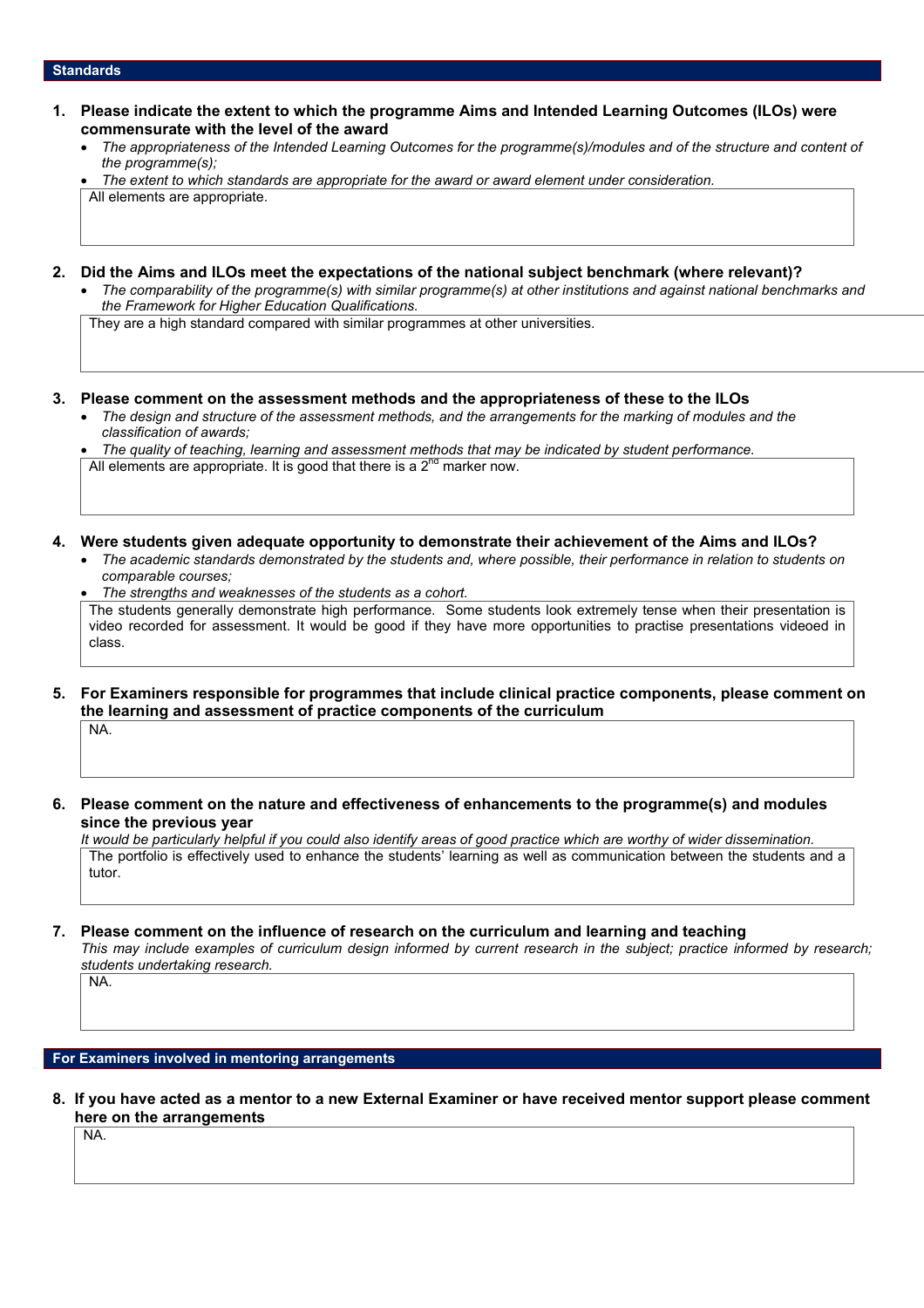- **9. The University and its Schools provide guidance for External Examiners as to their roles, powers and responsibilities. Please indicate whether this material was sufficient for you to act effectively as an External Examiner.**
	- *Whether External Examiners have sufficient access to the material needed to make the required judgements and whether they are encouraged to request additional information.*

Is it difficult to scrutinise all the marked sample examinations during the visit within a given time. It would be helpful if I could receive some samples, i.e. speaking exams, via VLE prior to my visit. It would also be helpful if a representative sample is indicated.

- **10. Did you receive appropriate documentation relating to the programmes and/or parts of programmes for which you have responsibility, e.g. programme specifications or module handbooks, marking criteria?**
	- *The coherence of the policies and procedures relating to External Examiners and whether they match the explicit roles they are asked to perform.*

Yes.

**11. Were you provided with all draft examination papers/assessments? Was the nature and level of the questions appropriate? If not, were suitable arrangements made to consider your comments?**

Yes.

**12. Was sufficient assessed / examined work made available to enable you to have confidence in your evaluation of the standard of student work? Were the scripts clearly marked/annotated?**

Yes.

NA.

- **13. Was the choice of subjects for dissertations appropriate? Was the method and standard of assessment appropriate?**
- **14. Were the administrative arrangements satisfactory for the whole process, including the operation of the Board of Examiners? Were you able to attend the meeting? Were you satisfied with the recommendations of the Board?**

All the administrative arrangements were very efficient and satisfactory.

**15. Were appropriate procedures in place to give due consideration to mitigating circumstances and medical evidence?**

Yes.

#### **Other comments**

**Please use this box if you wish to make any further comments not covered elsewhere on the form** NA.